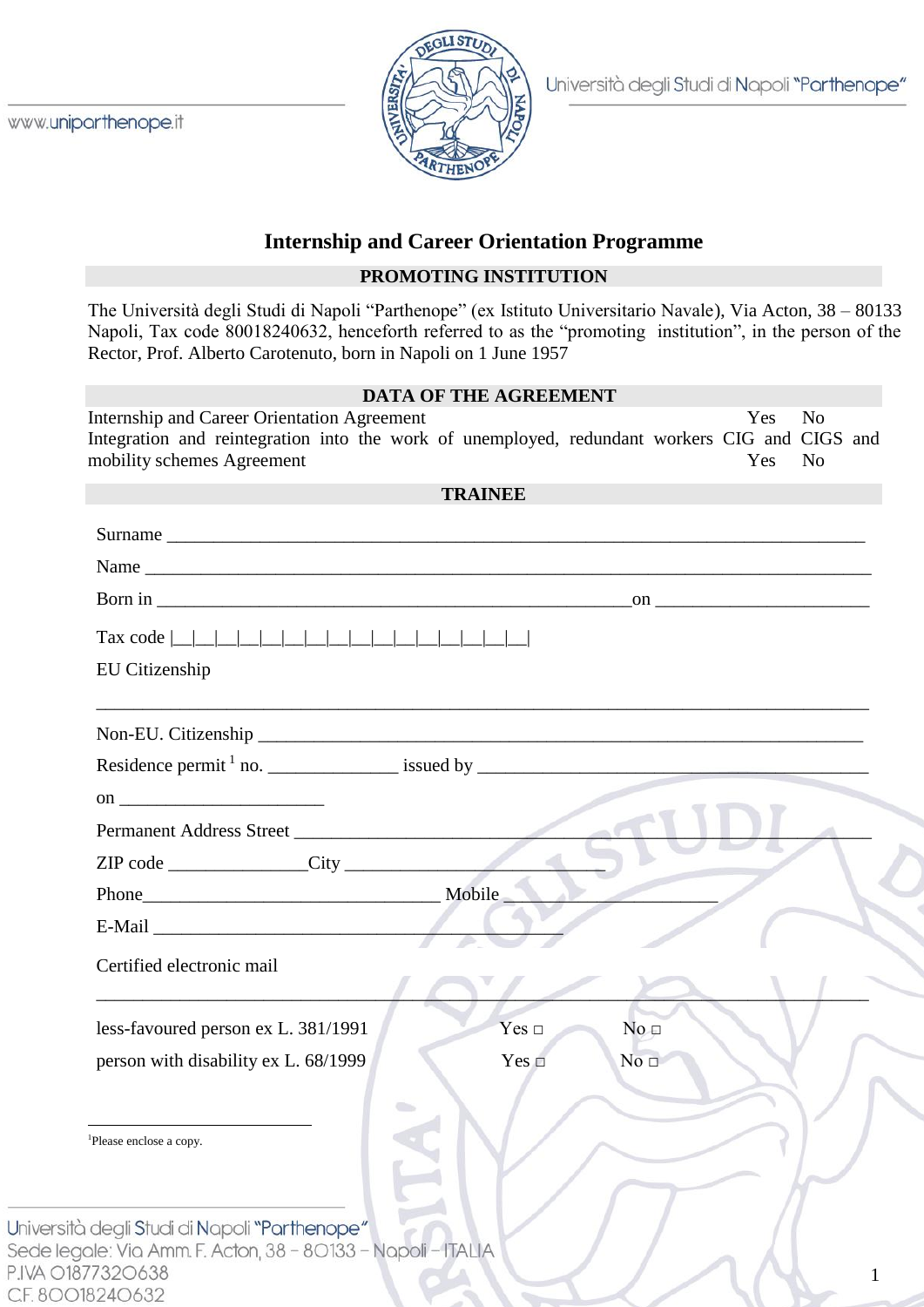Università degli Studi di Napoli "Parthenope

www.uniparthenope.it



| Title of the Degree obtained <sup>2</sup> |                                                                                                                                                                                                                                                                                                                                                                                                                                                                                                                                                 | 1n    |
|-------------------------------------------|-------------------------------------------------------------------------------------------------------------------------------------------------------------------------------------------------------------------------------------------------------------------------------------------------------------------------------------------------------------------------------------------------------------------------------------------------------------------------------------------------------------------------------------------------|-------|
| Department                                | on                                                                                                                                                                                                                                                                                                                                                                                                                                                                                                                                              | final |
| grade                                     | Student number (9 letters or numbers) $\boxed{\underline{\hspace{1cm}}\underline{\hspace{1cm}}\underline{\hspace{1cm}}\underline{\hspace{1cm}}\underline{\hspace{1cm}}\underline{\hspace{1cm}}\underline{\hspace{1cm}}\underline{\hspace{1cm}}\underline{\hspace{1cm}}\underline{\hspace{1cm}}\underline{\hspace{1cm}}\underline{\hspace{1cm}}\underline{\hspace{1cm}}\underline{\hspace{1cm}}\underline{\hspace{1cm}}\underline{\hspace{1cm}}\underline{\hspace{1cm}}\underline{\hspace{1cm}}\underline{\hspace{1cm}}\underline{\hspace{1cm}}$ |       |

### **OBLIGATIONS FOR THE TRAINEE**

During the internship the trainee is expected to:

- a. undertake the work laid down in his/her "Internship Programme" following the Company Tutor's instructions. The trainee may contact the Company Tutor with any concerns.
- b. observe all the hygiene, health and safety regulations in the workplace as well as Hosting Company's general prevention and emergency measures;
- c. keep secrecy of all the Organization's matters and not to disclose any confidential business information or data connected with the company's operational and financial conditions, methods of production, etc. Such obligation survives the termination of the Internship agreement;
- d. access the company's premises at times and under the conditions provided for in the Internship Programme, complying with the timetable, the regulations and the code of behavior of the working environment;
- e. complete a record sheet, drawn up by the Promoting Institution, of his/her activities.

**INTERNSHIP DATA** 

### **Location where the training takes place:**

| Street_         |                                                                                                                                                                                                                                |                                                            |      |     |  |  |
|-----------------|--------------------------------------------------------------------------------------------------------------------------------------------------------------------------------------------------------------------------------|------------------------------------------------------------|------|-----|--|--|
| $City_$         | <u> 1980 - Andrea Andrewski, fransk politik (d. 1980)</u>                                                                                                                                                                      |                                                            | Area |     |  |  |
|                 | Phone <b>Phone</b>                                                                                                                                                                                                             |                                                            | Fax  |     |  |  |
|                 | E-Mail Santa Communication of the Communication of the Communication of the Communication of the Communication of the Communication of the Communication of the Communication of the Communication of the Communication of the |                                                            |      |     |  |  |
|                 | Company's area of admittance                                                                                                                                                                                                   |                                                            |      |     |  |  |
| <b>Duration</b> |                                                                                                                                                                                                                                |                                                            |      |     |  |  |
|                 |                                                                                                                                                                                                                                | Period of training: $\text{months}^4$ _______________ from |      | to. |  |  |
| timetable:      |                                                                                                                                                                                                                                |                                                            |      |     |  |  |
| Monday          | from                                                                                                                                                                                                                           | to                                                         | from | to  |  |  |
| Tuesday         | from                                                                                                                                                                                                                           | to                                                         | from | to  |  |  |
| Wednesday       | from                                                                                                                                                                                                                           | to                                                         | from | to  |  |  |
| Thursday        | from                                                                                                                                                                                                                           | to                                                         | from | to  |  |  |
|                 |                                                                                                                                                                                                                                |                                                            |      |     |  |  |

<sup>2</sup> Please specify the degree course. University graduates may participate in an internship within and no later than twelve months from graduation

Course Title.

 $4$  "The duration of any internship(s) undertaken by a single intern in any one organization must not exceed six months ", extension including. .Less-favoured person maximum 12 months. Person with disability maximum 24 months

| Università degli Studi di Napoli "Parthenope"                |  |
|--------------------------------------------------------------|--|
| Sede legale: Via Amm. F. Acton, 38 - 80133 - Napoli - ITALIA |  |
| P.IVA 01877320638                                            |  |
| C.F. 80018240632                                             |  |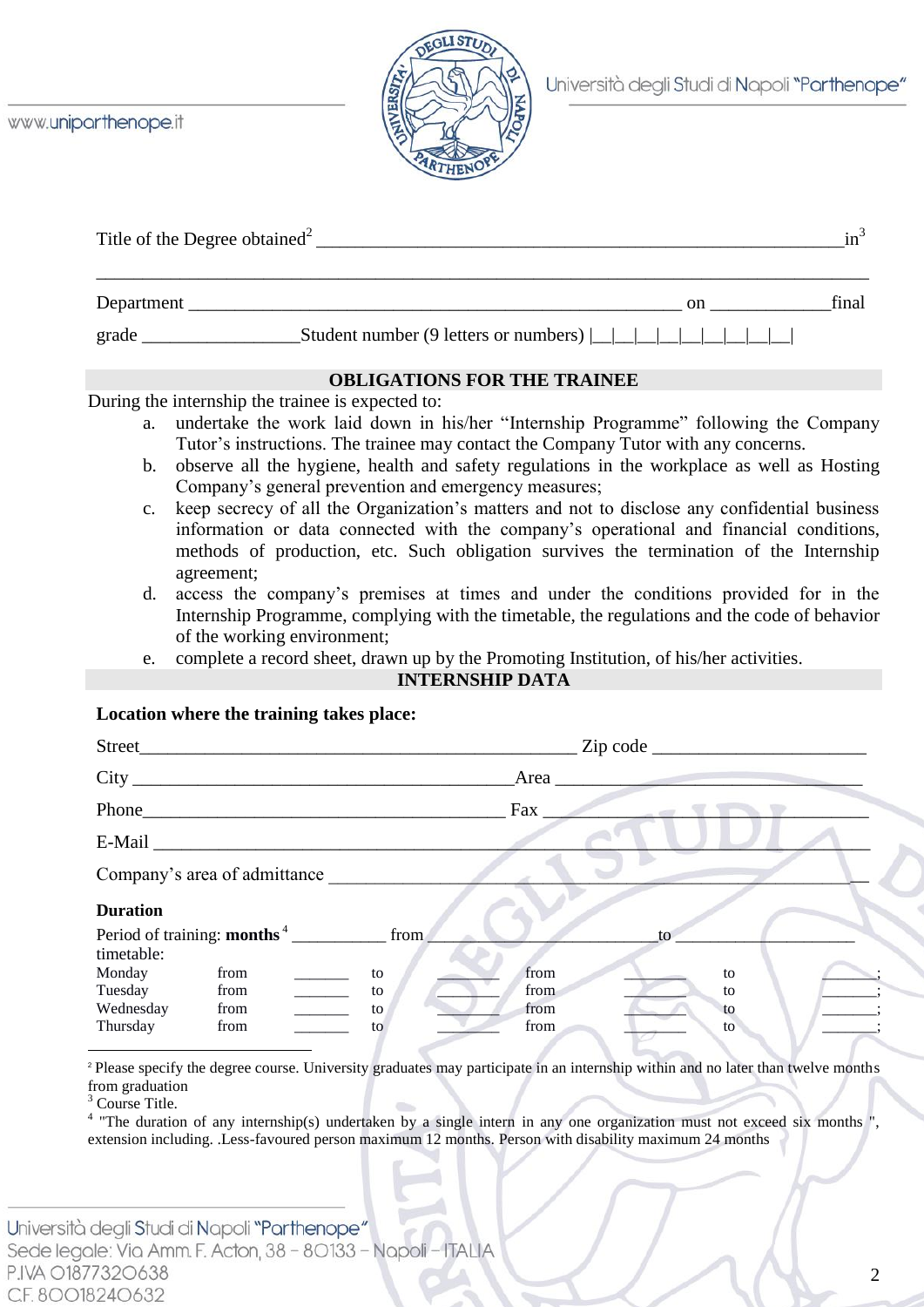e"

| www.uniparthenope.it                                  |                                                                                                                                                          |    | NIVERSIT |                           |              | Università degli Studi di Napoli "Parthenop  |                |  |
|-------------------------------------------------------|----------------------------------------------------------------------------------------------------------------------------------------------------------|----|----------|---------------------------|--------------|----------------------------------------------|----------------|--|
| Friday<br>Saturday<br>Sunday                          | from<br>from<br>from                                                                                                                                     | to | to<br>to | from                      | from<br>from |                                              | to<br>to<br>to |  |
|                                                       | Professional profile related to the internship experience (CP ISTAT 2011 - http://cp2011.istat.it)                                                       |    |          |                           |              |                                              |                |  |
|                                                       | <b>Internship learning goals:</b>                                                                                                                        |    |          |                           |              |                                              |                |  |
|                                                       |                                                                                                                                                          |    |          |                           |              |                                              |                |  |
|                                                       |                                                                                                                                                          |    |          |                           |              |                                              |                |  |
|                                                       | <b>Operating methods and learning procedures</b>                                                                                                         |    |          |                           |              |                                              |                |  |
|                                                       |                                                                                                                                                          |    |          |                           |              |                                              |                |  |
|                                                       |                                                                                                                                                          |    |          |                           |              |                                              |                |  |
|                                                       |                                                                                                                                                          |    |          |                           |              |                                              |                |  |
|                                                       |                                                                                                                                                          |    |          |                           |              |                                              |                |  |
|                                                       | <b>Internship contents</b>                                                                                                                               |    |          |                           |              |                                              |                |  |
|                                                       |                                                                                                                                                          |    |          |                           |              |                                              |                |  |
|                                                       |                                                                                                                                                          |    |          |                           |              |                                              |                |  |
|                                                       | <b>Attendance allowance</b><br>Euro <sup>5</sup>                                                                                                         |    |          |                           |              | $06$ per month gross; other (please specify) |                |  |
|                                                       |                                                                                                                                                          |    |          |                           |              |                                              |                |  |
|                                                       |                                                                                                                                                          |    |          |                           |              |                                              |                |  |
|                                                       |                                                                                                                                                          |    |          | <b>INSURANCE POLICIES</b> |              |                                              |                |  |
| <b>Insurance policies</b><br>$\circ$<br>$\bullet$     | to be charged to the University<br>Work accidents - (INAIL position number: 3173)<br>Civil Liability Cover: - Compagnia Fondiaria SAI Spa - M04022082/12 |    |          |                           |              |                                              |                |  |
| <sup>5</sup> .amount in figures<br>$6$ amoun in words |                                                                                                                                                          |    |          |                           |              |                                              |                |  |

Uni Sede legale: Via Amm. F. Acton, 38<br>P.IVA 01877320638 133 **INCIL** UI  $\mathbf{1}$ C.F. 80018240632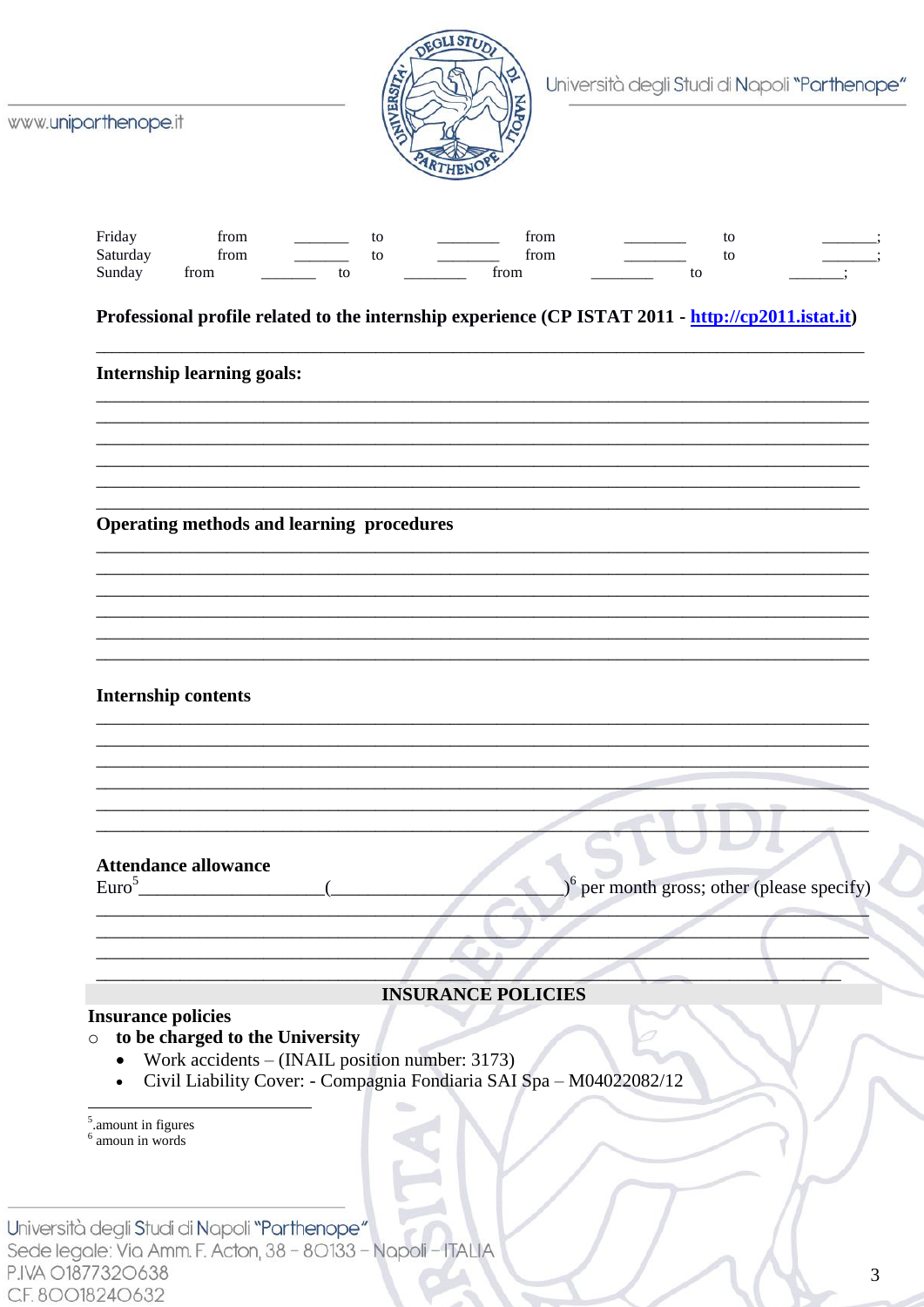

# **HOSTING COMPANY**

| <b>Registered offices address</b>                                                                               |                              |
|-----------------------------------------------------------------------------------------------------------------|------------------------------|
|                                                                                                                 |                              |
|                                                                                                                 |                              |
|                                                                                                                 |                              |
|                                                                                                                 |                              |
|                                                                                                                 |                              |
| website                                                                                                         |                              |
|                                                                                                                 |                              |
|                                                                                                                 |                              |
| <b>Operational headquarter</b>                                                                                  |                              |
|                                                                                                                 |                              |
|                                                                                                                 |                              |
|                                                                                                                 |                              |
| <b>Postal address</b>                                                                                           |                              |
|                                                                                                                 |                              |
| $\text{no}$ $\text{Zip code}$ $\text{City}$ $\text{City}$                                                       | area                         |
|                                                                                                                 |                              |
|                                                                                                                 |                              |
| • Hosting company's legal nature<br>$\Box$ public institution<br>$\Box$ private company<br><b>O</b> association | $\Box$ professional business |
| Business Tipology_                                                                                              |                              |
| *Cod. ATECO<br>(http://www.istat.it/it/archivio/17888)                                                          |                              |
| *number of employee ____________ permanent workers no ______                                                    | temporary workers no         |

P.IVA 01877320638 C.F. 80018240632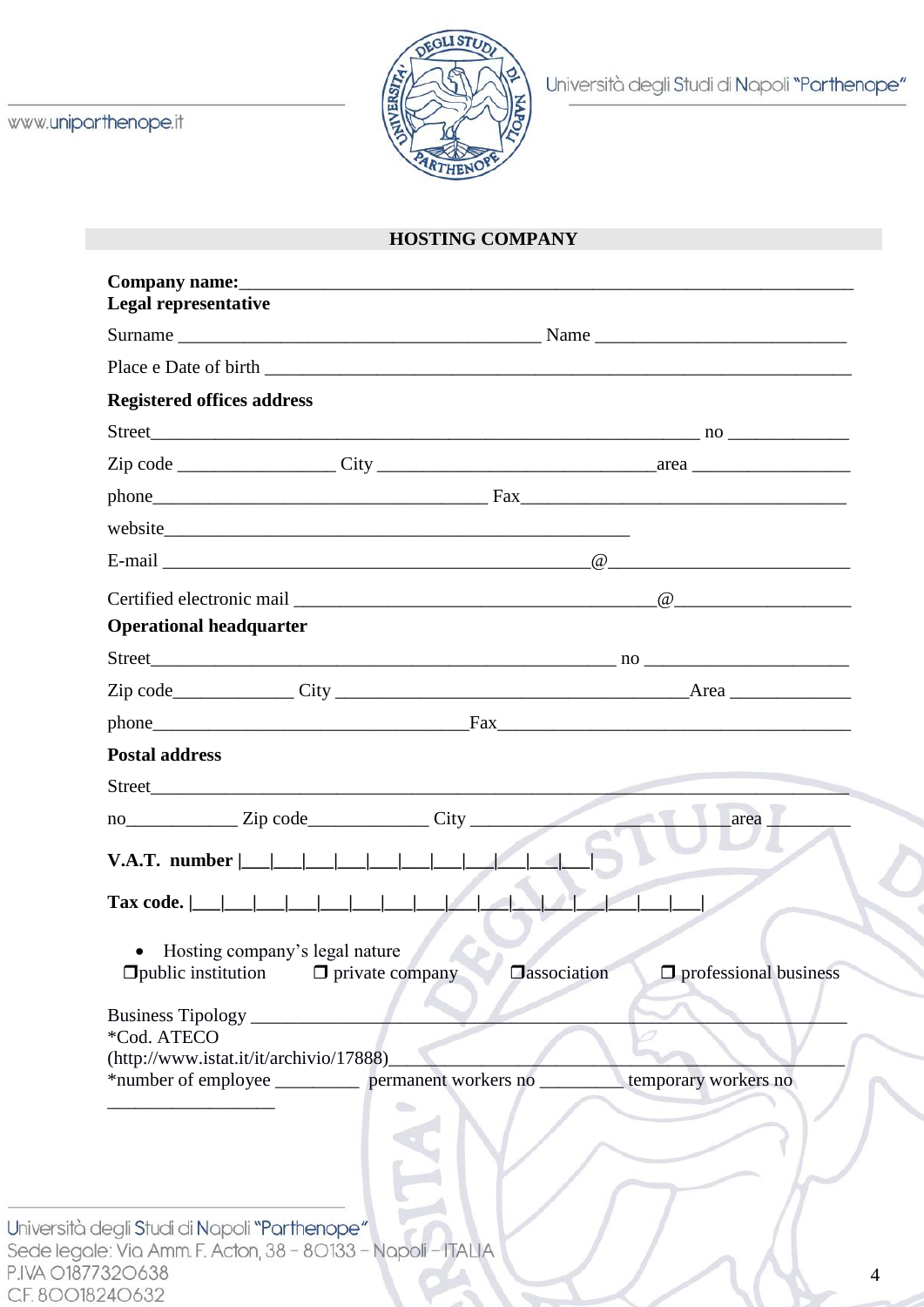

#### **Internship and career orientation ex L. 24 June 1997, n. 196, already in place at the date no**

| Trade-union representatives in the Company                                    |                                                                                                                                                                                                                                                                                                                                                                                      |  |
|-------------------------------------------------------------------------------|--------------------------------------------------------------------------------------------------------------------------------------------------------------------------------------------------------------------------------------------------------------------------------------------------------------------------------------------------------------------------------------|--|
| $\Box$ None $\Box$ CGIL $\Box$ CISL $\Box$ UIL $\Box$ other ( please specify) |                                                                                                                                                                                                                                                                                                                                                                                      |  |
| <b>Contact person</b>                                                         |                                                                                                                                                                                                                                                                                                                                                                                      |  |
|                                                                               |                                                                                                                                                                                                                                                                                                                                                                                      |  |
|                                                                               |                                                                                                                                                                                                                                                                                                                                                                                      |  |
|                                                                               |                                                                                                                                                                                                                                                                                                                                                                                      |  |
|                                                                               | $\overline{a}$ $\overline{a}$ $\overline{a}$ $\overline{a}$ $\overline{a}$ $\overline{a}$ $\overline{a}$ $\overline{a}$ $\overline{a}$ $\overline{a}$ $\overline{a}$ $\overline{a}$ $\overline{a}$ $\overline{a}$ $\overline{a}$ $\overline{a}$ $\overline{a}$ $\overline{a}$ $\overline{a}$ $\overline{a}$ $\overline{a}$ $\overline{a}$ $\overline{a}$ $\overline{a}$ $\overline{$ |  |

#### **TUTOR**

**The promoting Institution designs a Tutor who is responsible for the set of the educational activities.** He/she has to:

- a. define with the company tutor the Training and Orientation Project specifying the Internship learning goals and the skills to be acquired;
- b. coordinate and manage the Training Programme;
- c. monitor student's attendance and progress by providing on-going feedback in order to completely achieve the Internship learning goals and the requirements of both Hosting Institution and trainee;
- d. acquire information regarding the trainee's experience and its results, with particular reference to a prospective prosecution of the trainee's business relationship with the hosting company, if not a state agency.
- e. on the basis of the information provided by the Hosting company contribute to the editing of the final report.

The Tutor Prof. \_\_\_\_\_\_\_\_\_\_\_\_\_\_\_\_\_\_\_\_\_\_\_\_\_\_\_\_\_\_\_\_\_\_\_\_\_\_\_\_\_\_\_\_\_\_\_\_\_\_\_\_\_\_\_\_\_\_\_\_\_\_\_\_\_\_ is

committed to confidentiality and security obligations with regard to any information acquired during his/her period of collaboration with the hosting company. Educational qualification Position \_\_\_\_\_\_\_\_\_\_\_\_\_\_\_\_\_\_\_\_\_\_\_\_\_\_\_\_\_\_\_\_\_\_\_\_\_\_\_\_\_\_\_\_\_\_\_\_\_\_\_\_\_\_\_\_\_\_\_\_\_\_\_\_\_\_\_\_\_\_\_\_\_\_\_\_\_

viewed and signed